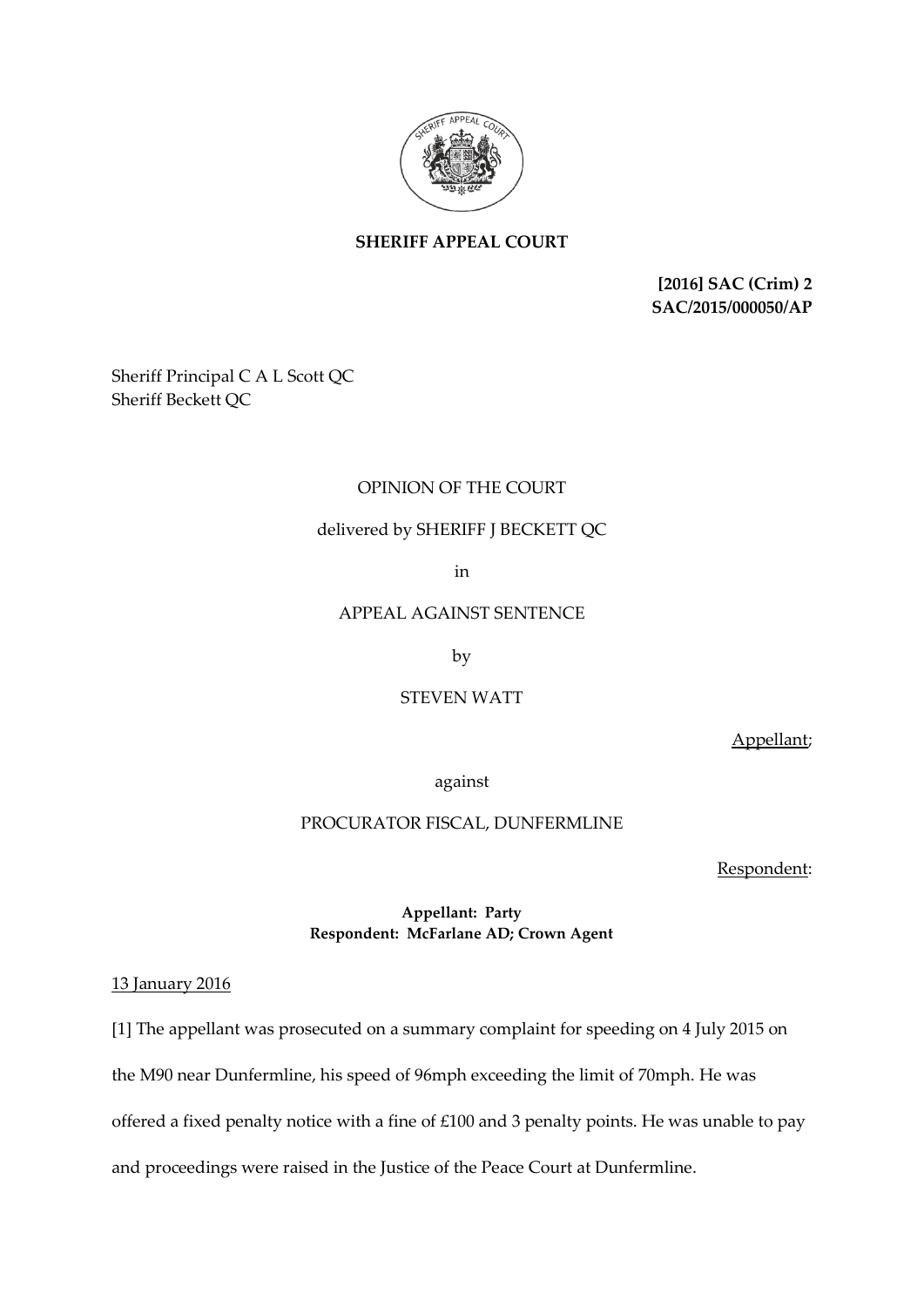[2] The appellant pled guilty at the first opportunity and he was fined £315 and 4 penalty points were imposed. A discount reduced the fine from £460 but no discount was applied to the penalty points.

[3] In presenting his own appeal, the appellant explained that he would have paid the fixed penalty if he could have done so, but he was unemployed at the time. His argument was that he ought to have been dealt with on the same basis as the fixed penalty and that therefore the penalties imposed by the Justice were excessive.

[4] This is a common situation and it may be helpful if we record that the High Court of Justiciary has generally taken the view that once a case comes to court, the sentencer's discretion is not circumscribed by what might have happened had a fixed penalty offer been accepted: *Lappin* v *O'Donnell* 2001 JC 137, *Blair* v *Craigen* 1999 GWD 17-818, (an exception is found in the particular circumstances of *Stockton* v *Gallacher* 2004 JC 165.)

[5] In *Lappin*, a court of three judges observed, at para 4, that:

"It is the task of the court to make an impartial, objective assessment of the material circumstances surrounding the commission of the offence. The court should do that on the material presented and not on the basis of the reaction of those who detected or investigated the offence."

Having reviewed a number of earlier decisions, in para 6 the court went on to say, in relation to an unpaid fixed penalty, that:

"We consider that on this basis the history is not in principle irrelevant, though we find it difficult to envisage its having significance."

[6] In the appellant's case, leave to appeal was granted only in relation to the question of discount on the penalty points. In that regard the Justice explained in her report that she considered that the penalty points should not be discounted because of the risk to public

2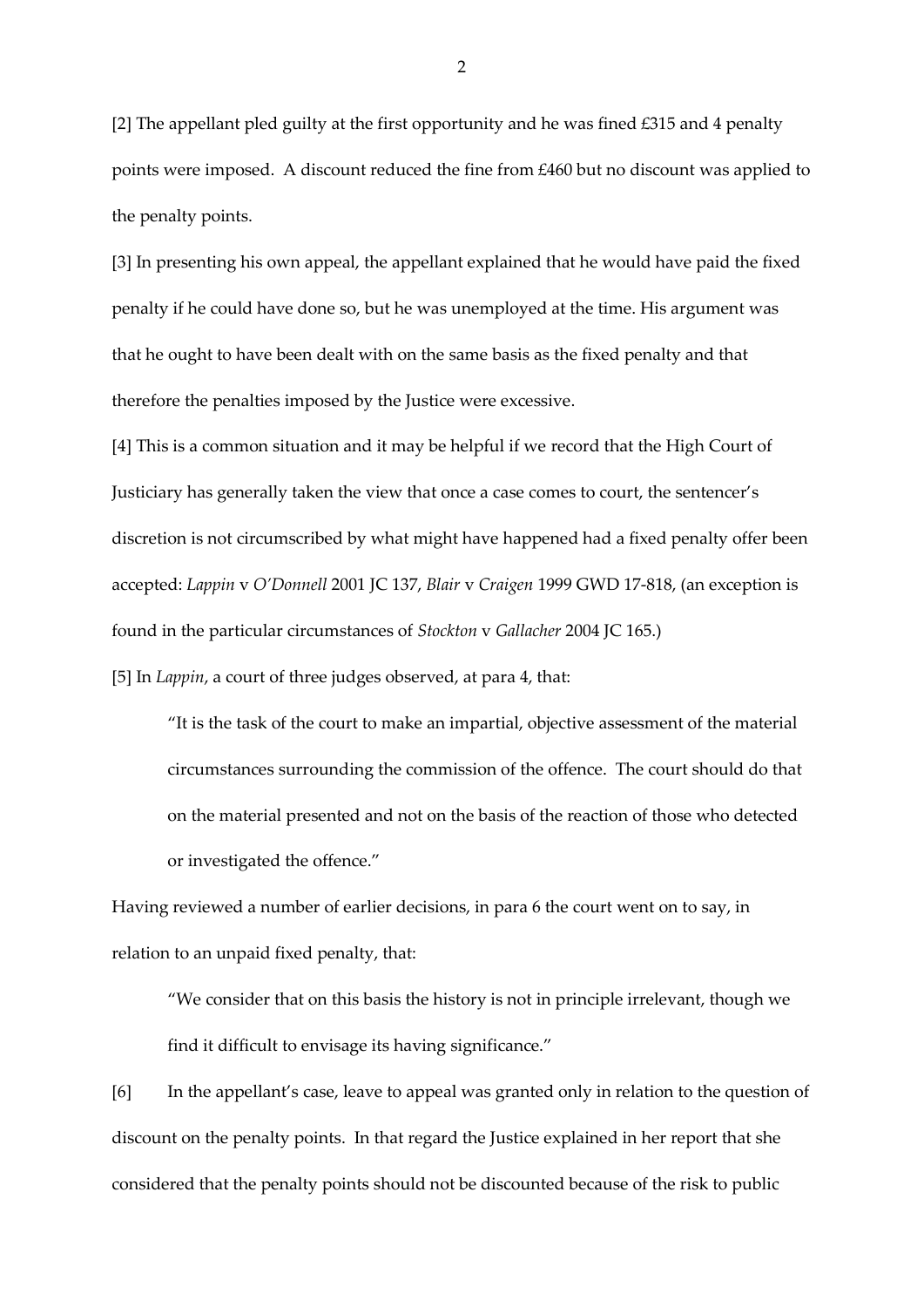safety presented by the appellant's driving. Whilst that approach may gain some support from what is stated in Renton & Brown, Criminal Procedure 6th Ed at chapter 22,

paras 26.0.3(iv) and 26.0.12, purporting to rely on the opinion of the court in *Gemmell* v *Her Majesty's Advocate* 2012 JC 223, it is not supported by what was done by the court in *Gemmell*  and it is only supported, so far as penalty points are concerned, by what Lord Osborne said at para 132 of his opinion. Lady Paton, at para 156, was prepared to contemplate that public protection might relevantly bear on the level of discount of a period of disqualification, but she did not say the same in relation to penalty points and she concurred in the disposals of the appeals involving penalty points. To the extent that Lord Osborne and Lady Paton were prepared to envisage limiting discount on disqualification and penalty points on account of public protection, their views appear to us to be inconsistent with the views of the majority. [7] The Lord Justice Clerk (Gill) rejected the suggestion that penalty points should not be subject to discount at paras 69 - 72 of his opinion. At para 60, in relation to discounting sentences generally, he said this:

"[60] It follows from my interpretation of section 196 that that part of the sentence that is referable to the protection of the public should not be excluded from the application of the discount."

Lord Eassie, at paras 141-143, and Lord Wheatley, at paras 166-167, agreed with the Lord Justice Clerk's approach both generally and in relation to the issue of discounting periods of disqualification and penalty points.

[8] When it came to disposal, Lord Osborne favoured the same discount of penalty points in each case as his colleagues and all of the penalty points under consideration were made subject to conventional levels of discount. In giving the opinion of the court in *Harkin* v